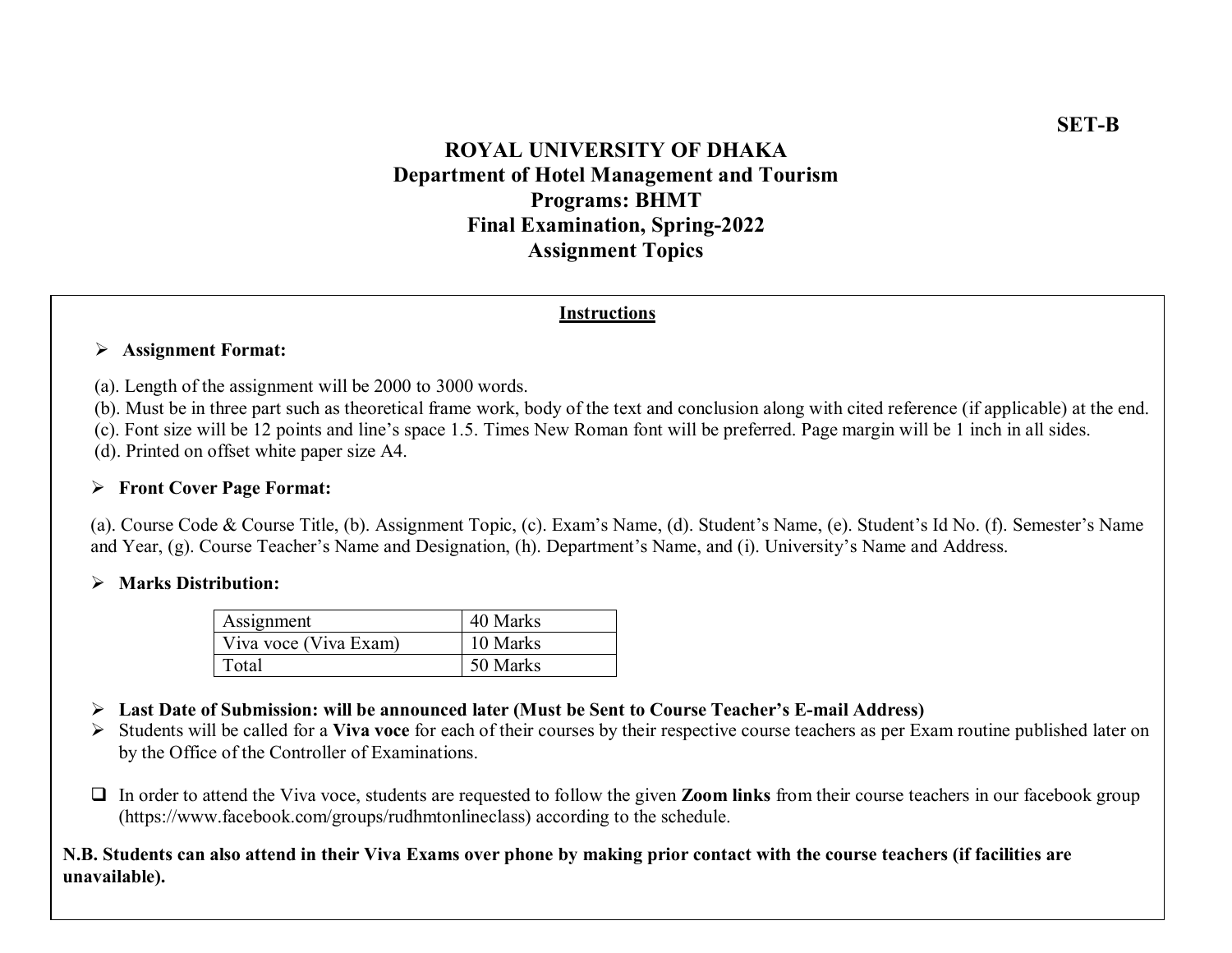| <b>SI</b>      | Course     | <b>Course Title</b>           | <b>Title of Assignment</b>                                 | <b>Course Teacher</b>       |
|----------------|------------|-------------------------------|------------------------------------------------------------|-----------------------------|
|                | Code       |                               |                                                            |                             |
| $\mathbf{1}$   | <b>HMT</b> | Housekeeping Operations       | Define Cleaning Agents and Cleaning Equipments.            | Mr. Malay Sarker            |
|                | 104        |                               | Determine the points you should consider when using        | sarker.malay@royal.edu.bd   |
|                |            |                               | & storing cleaning agents and purchasing heavy             | Cell: 01712660522           |
|                |            |                               | Equipments for your hotel.                                 |                             |
| $\overline{2}$ | <b>HMT</b> | HRM in Hotel and              | Recognize the functions of Performance Appraisal.          | Mr. Malay Sarker            |
|                | 304        | Tourism                       | Who should evaluate performance? Elaborate different       | sarker.malay@royal.edu.bd   |
|                |            |                               | methods of Appraising performance.                         | Cell: 01712660522           |
| 3              | <b>HMT</b> | Hotel and Tourism             | Distinguish internal marketing and internal sales.         | Mr. Malay Sarker            |
|                | 322        | Marketing                     | Explain the role of the general manager in internal        | sarker.malay@royal.edu.bd   |
|                |            |                               | sales.                                                     | Cell: 01712660522           |
| $\overline{4}$ | <b>HMT</b> | <b>Destination Management</b> | Identify the elements of situation analysis. Elucidate all | Mr. Malay Sarker            |
|                | 435        |                               | the elements to be considered during situation analysis.   | sarker.malay@royal.edu.bd   |
|                |            |                               |                                                            | Cell: 01712660522           |
| 5              | <b>HMT</b> | Environmental Issues in       | Classify different elements of environment. Discuss the    | Mr. Malay Sarker            |
|                | 451        | Tourism Industry              | negative impact on air, noise, soil and geology.           | sarker.malay@royal.edu.bd   |
|                |            |                               |                                                            | Cell: 01712660522           |
| 6              | <b>LAW</b> | Hotel and Tourism Law         | Under what grounds registration certificate can be         | Mr. Malay Sarker            |
|                | 323        |                               | cancelled under the Bangladesh Travel Agencies             | sarker.malay@royal.edu.bd   |
|                |            |                               | Rules? What are the procedures of applying for a           | Cell: 01712660522           |
|                |            |                               | registration certificate under the Bangladesh Travel       |                             |
|                |            |                               | <b>Agencies Rules?</b>                                     |                             |
| 7              | <b>HMT</b> | Professional Cookery          | Define international Menu with appropriate examples.       | Mr. Solaiman K Bhuiyan      |
|                | 106        |                               | Discuss about traditional Bengali menu.                    | kabir.solaiman@royal.edu.bd |
|                |            |                               |                                                            | Cell:01675937876            |
| 8              | <b>HMT</b> | Introduction to Hotel and     | What is Tourism? Why do people travel? Explain about       | Mr. Solaiman K Bhuiyan      |
|                | 101        | Tourism                       | rural Tourism of Bangladesh.                               | kabir.solaiman@royal.edu.bd |
|                |            |                               |                                                            | Cell:01675937876            |